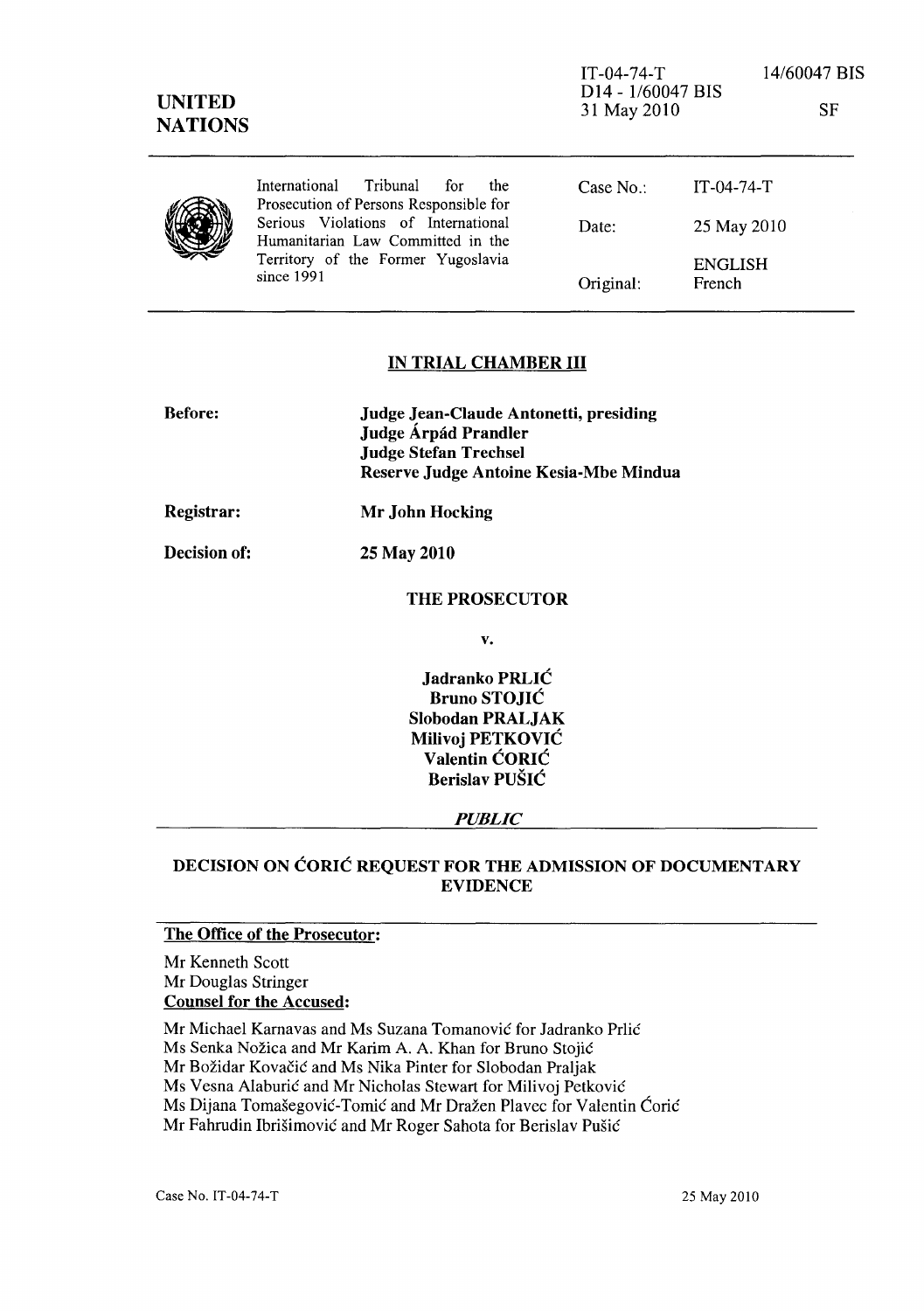### **I. INTRODUCTION**

1. **TRIAL CHAMBER III** ("Chamber") of the International Tribunal for the Prosecution of Persons Responsible for Serious Violations of International Humanitarian Law Committed in the Territory of the Former Yugoslavia since 1991 ("Tribunal") is seized of "Valentin Cori6's Request for the Admission of Documentary Evidence", filed publicly on 20 April 2010 by Counsel for the Accused Valentin Coric (respectively, "Request" and "Coric Defence"), to which is attached a confidential annex, in which the Coric Defence requests the admission into evidence of 115 documents ("Proposed Exhibits").

#### **11. PROCEDURAL BACKGROUND**

2. On 29 April 2010, the Office of the Prosecutor ("Prosecution") publicly filed the "Prosecution's Response to Valentin Coric's Request for the Admission of Documentary Evidence", to which a public annex is attached ("Prosecution Response") and in which the Prosecution objects to the admission of 5 Proposed Exhibits.

3. On 29 April 2010, Counsel for the Accused Milivoj Petkovic ("Petkovic Defence") publicly filed "Milivoj Petković's Response to Valentin Ćorić's Request for the Admission of Documentary Evidence" ("Response of the Petkovic Defence"), in which the Petkovic Defence objects to the admission of one Proposed Exhibit.

4. The other parties did not file any response to the Request.

#### **Ill. APPLICABLE LAW**

5. According to the provisions of Rule 89 (C) of the Rules of Procedure and Evidence ("Rules"), a Chamber may admit any relevant evidence which it deems to have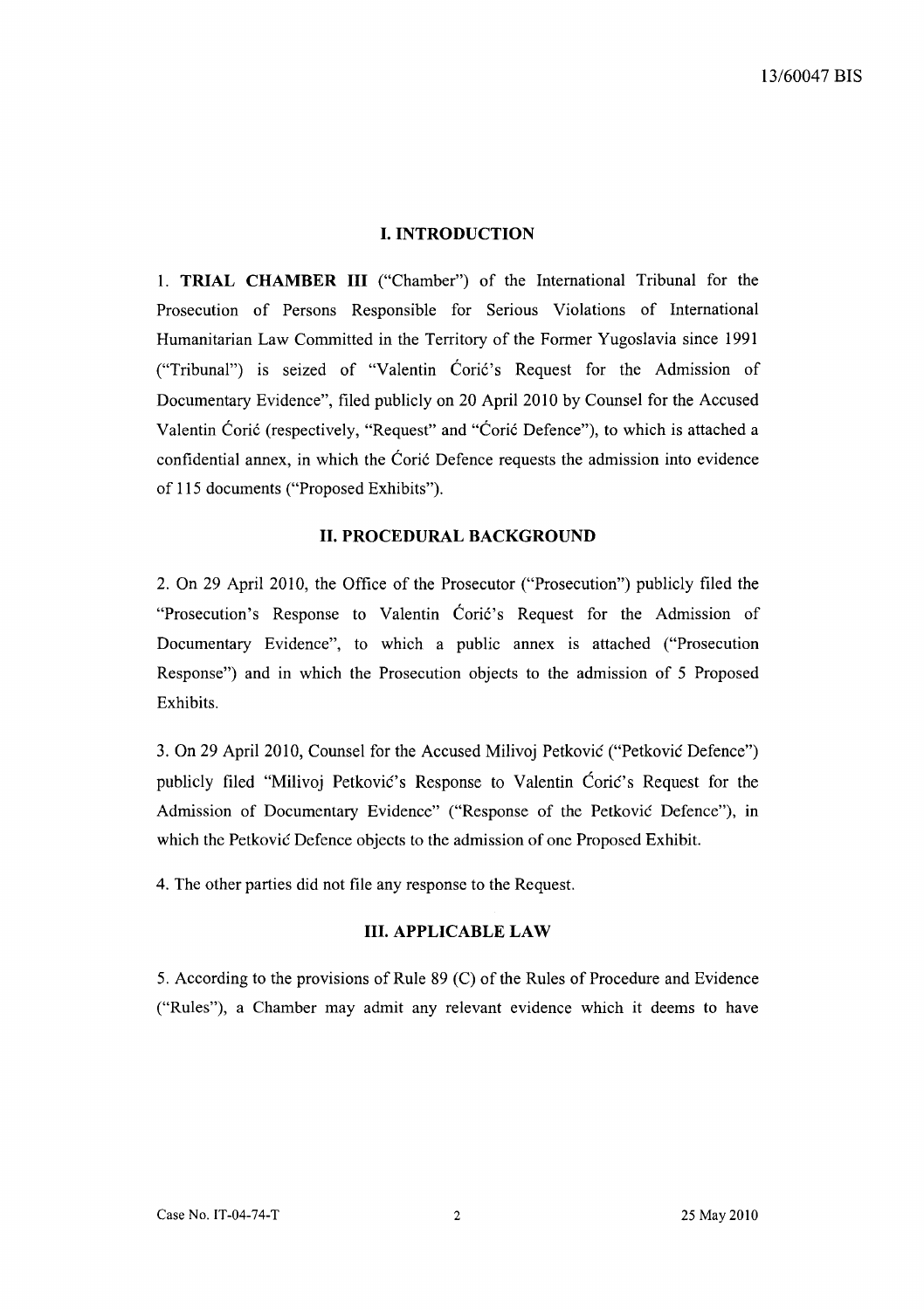probative value. Again, under Rule 89 (C), every decision of the Chamber bearing upon a request to admit documentary evidence is based upon the said Rule.<sup>1</sup>

6. Moreover, the Chamber recalls its previous decisions clarifying the principles for admitting evidence, notably the "Decision on Admission of Evidence", rendered publicly on 13 July 2006, the "Decision Amending the Decision on Admission of Evidence Dated 13 July 2006", rendered publicly on 29 November 2006, and the "Decision Adopting Guidelines for the Presentation of Defence Evidence" rendered publicly on 24 April 2008 ("Decision of 24 April 2008").

7. Guideline 9 of the Decision of 24 April 2008 ("Guideline 9") more specifically addresses the admission of documentary evidence by way of written motion. By virtue of Guideline 9, a Defence team presenting its case may seize the Chamber of a written motion requesting the admission of exhibits which have not been put to a witness in court.<sup>2</sup> The said motion, if properly pled, should notably contain certain information, or risk being denied, that is:

- I. Number, title and description of the exhibit;
- 2. Source of the exhibit and a description of its indicia of reliability;
- 3. References to relevant paragraphs of the Indictment;
- 4. References to the witnesses who have already appeared before the Chamber and to the exhibits admitted as evidence dealing with the same paragraphs of the Indictment;
- 5. Reasons why the exhibit is not introduced through a witness; and
- 6. Reasons why the party considers the document important for the determination of the case.<sup>3</sup>

#### **IV. ARGUMENTS OF THE PARTIES**

8. In support of its Request, the Coric Defence submits that all of the Proposed Exhibits display sufficient indicia of reliability, in that they come from the Croatian

<sup>&</sup>lt;sup>1</sup> "Decision on Jadranko Prlić's Motion to be Relieved from the Strict Application of Guideline 9 of the Decision of 24 April 2008", 23 July 2008, p. 4.

 $2$  Decision of 24 April 2008, para. 35.

 $3$  Decision of 24 April 2008, para. 35.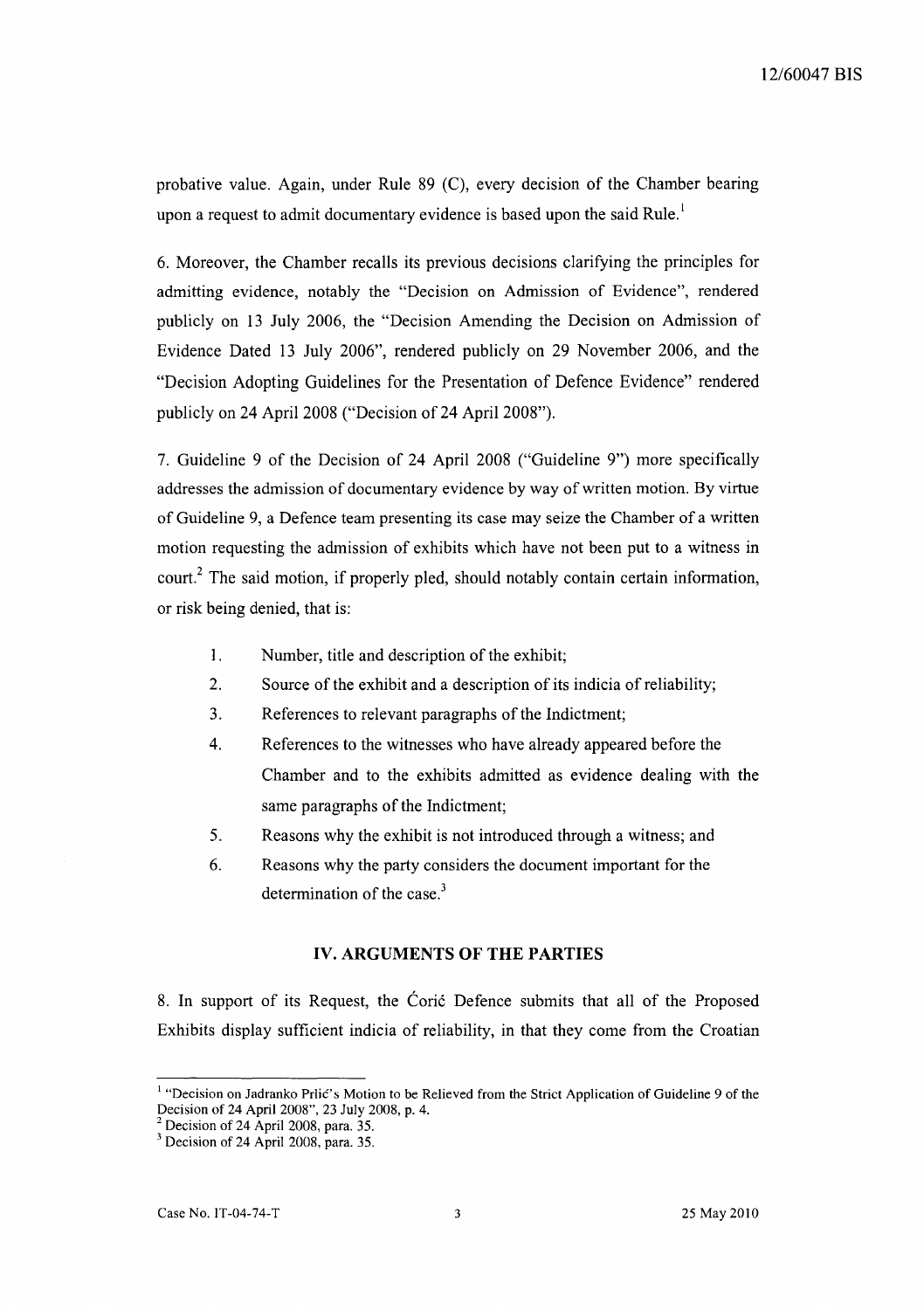State Archives, from the archives of the Cantonal Court of Mostar and from Valentin Coric himself.<sup>4</sup> Concerning the Proposed Exhibits originating in the personal records of the Accused Valentin Corie, the Corie Defence alleges that their authenticity is beyond question on this point as they contain indicia of reliability such as stamps and signatures, or display similarities of form to certain exhibits previously admitted.<sup>5</sup> Furthermore, the Coric Defence recalls that certain Proposed Exhibits were put to witnesses when they appeared before the Chamber and that they were able to identify them. <sup>6</sup>

9. The Coric Defence likewise submits that it selected the documents most essential to the presentation of its case and provides the reasons why it is seeking to have them admitted. The Coric Defence argues that the Proposed Exhibits specifically make it possible to:

> (a) establish the subordination of military police units to the operational zone command, as well as to other bodies;<sup>7</sup>

> (b) establish the role Valentin Corié played in relation to checkpoints and freedom of movement for aid convoys; $8<sup>8</sup>$

> (c) establish the organisation and functioning of organs involved in crime prevention, investigation and punishment, $\frac{9}{3}$  the relationships between those organs and military police units<sup>10</sup> as well as the jurisdictions in which the latter operated;  $\frac{11}{11}$

> (d) establish control and complicating factors in exercising such control over units present at the Heliodrom camp;<sup>12</sup>

<sup>4</sup> Request, para. 4.

<sup>5</sup> Request, para. 4.

 $6$  Request, paras 4-5. The Ćorić Defence states, notably, that 74 of the 115 Proposed Exhibits were presented in court during the presentation of its case. The witnesses were thereby able to attest to their relevance and their authenticity.

Request, para. 7.

<sup>8</sup> Request, para. 7.

<sup>&</sup>lt;sup>9</sup> Request, para. 7.

<sup>&</sup>lt;sup>10</sup> Request, para. 7.

<sup>&</sup>lt;sup>11</sup> Request, para. 7.

<sup>&</sup>lt;sup>12</sup> Request, para. 8.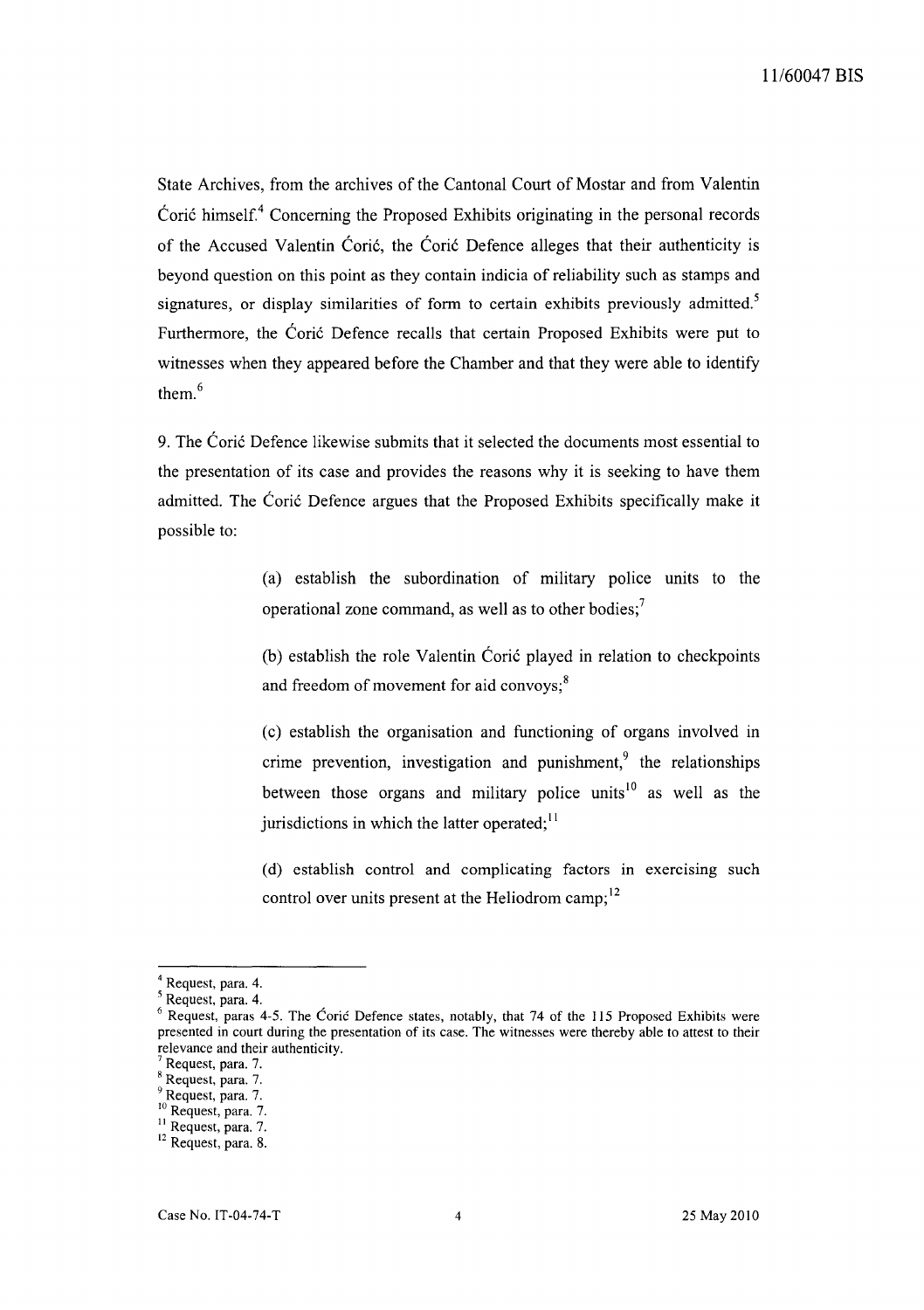(e) highlight selected aspects of events that were occurring in the municipality of  $Prozor;$ <sup>13</sup>

(t) disprove the allegations of the Prosecution that Valentin Cori6 sought to promote or at least acquiesced to the commission of crimes against Muslim persons. 14

10. The Cori6 Defence concludes by indicating that the lot of Proposed Exhibits has in fact been produced to illustrate efforts made by the military police units, without discrimination and under difficult circumstances, to investigate and prevent crimes.<sup>15</sup>

11. In the Prosecution Response, the Prosecution objects to the admission of Proposed Exhibits 5D 00269, 5D 02040, 5D 04232, 5D 04233 and 5D 05081<sup>16</sup> and points out that 25 of the Proposed Exhibits were already admitted by the Chamber in the "Order to Admit Evidence Regarding Witness Zdenko Andabak", issued publicly by the Chamber on 27 April 2010 ("Order of 27 April 2010).<sup>17</sup>

12. In the Response of the Petkovic Defence, the Defence indicates that it is not *per se*  opposed to admitting Proposed Exhibit 5D 03091, yet is opposed to admitting the exhibit if such admission into evidence is based on the interpretation supplied by the Coric Defence. IS

#### **V. DISCUSSION**

13. By way of introduction, the Chamber observes that, in the annex attached to the Request, the Coric Defence has met the requirements of Guideline 9 on points (a)(i), (ii), (iii), (iv), (v) and (vi), having provided information concerning the number, the title, the description of the exhibits, their source, the relevant paragraphs of the Amended Indictment of 11 June 2008 ("Indictment") and the value of the exhibits under consideration.

<sup>&</sup>lt;sup>13</sup> Request, para. 8.

<sup>&</sup>lt;sup>14</sup> Request, para. 9.

<sup>&</sup>lt;sup>15</sup> Request, para. 9.

<sup>&</sup>lt;sup>16</sup> Public Annex to the Response, pp. 3-5.

 $17$  Prosecution Response, para. 2. Through the Order of 27 April 2010, the Chamber admitted exhibits P 00458, P 00781, P 00970, P 01099, P 01460, P 01673, P 02230, P 02832, P 02996, P 04063, P 04103,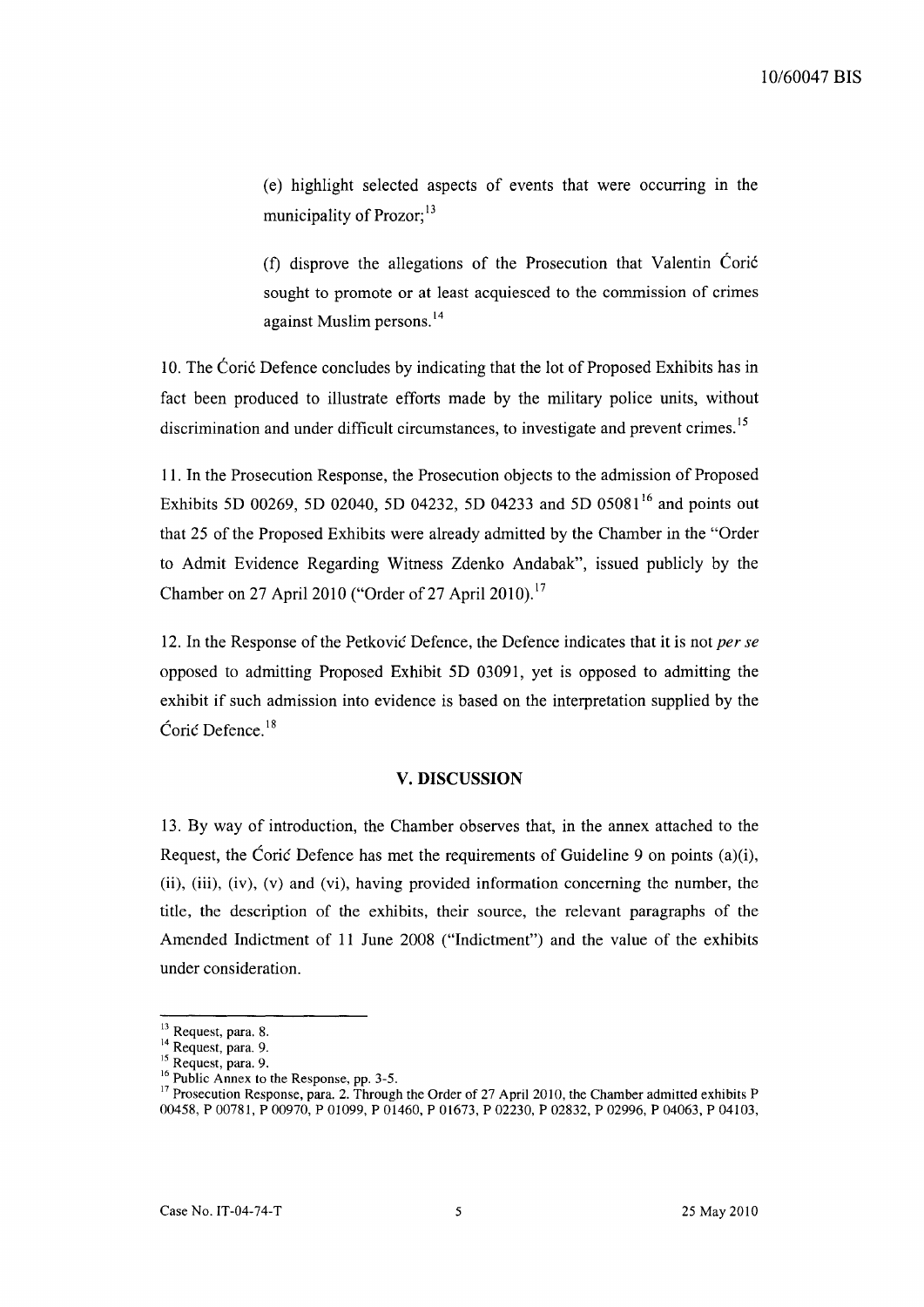14. Furthermore, the Chamber observes, like the Prosecution, that Proposed Exhibits P 00458, P 00781, P 00970, P 01099, P 01460, P 01673, P 02230, P 02832, P 02996, P 04063, P 04103, P 04110, P 04251, P 04293, P 04819, P 05478, P 06825, 50 02049, 5D 02077, 5D 02102, 5D 02139, 5D 02164, 5D 03104, 5D 04092 and 5D 04094 were previously admitted under the Order of 27 April 2010 and, hence, declares the request for admission thereof moot.

15. Elsewhere, the Chamber notes that Proposed Exhibits P00453, P 01405, P 01728, P 03118, P 03483, P 03513, P 04139, P 04163, P 05128, P 06893, P 09465, 50 02040, 5D 02095, 5D 02097, 5D 02146, 5D 03087, 5D 04114, 5D 04154, 5D 04165, 50 04168,50 04169,50 04173,50 04198,50 04199, 50 04200,50 04201,50 04202, 50 04203, 50 04207, 50 04209, 50 04212, 5004216, V 04226, 50 04230, 50 04231, 50 04233, 50 04237, 50 04238, 50 04240, 50 04242, 50 04243, 50 04249, 50 04250, 50 04258, 50 04259 and 50 04350 were previously admitted under the "Order to Admit Evidence Regarding Witness Zvonko Vidovie" issued publicly by the Chamber on 10 May 2010 ("Order of 10 May 20lO"). The Chamber therefore decides to declare the request for admission involving the Proposed Exhibits cited above to be moot.

16. The Chamber then points out that, for Proposed Exhibits P 02963 and P 05186, two English-language translations were uploaded onto *eCourt,* however the Corie Oefence did not specify which of those two versions reads more faithfully to the originally drafted Proposed Exhibit in BCS. Therefore, the Chamber is unable to weigh the probative value, reliability and relevance of the said Proposed Exhibits and decides that it is proper to bar their admission into evidence. In this regard, the Chamber insists notably on recalling that it had previously signalled to the Corie Defence via the Order of 27 April 2010 that two English translations of Proposed Exhibit P 02963 were available on the *eCourt* system and had barred admission for the latter on these grounds. $19$ 

P 04110, P 04251, P 0 4293, P 04819, P 05478, P 06825, 5D 02049, 5D 02077, 5D 02102, 5D 02139, 5D 02164, 5D 03104, 5D 04092 and 5D 04094.

 $18$  Response of the Petkovic Defence, paras 3 (i) and 3 (ii).

<sup>&</sup>lt;sup>19</sup> Order of 27 April 2010, pp. 3 and 10.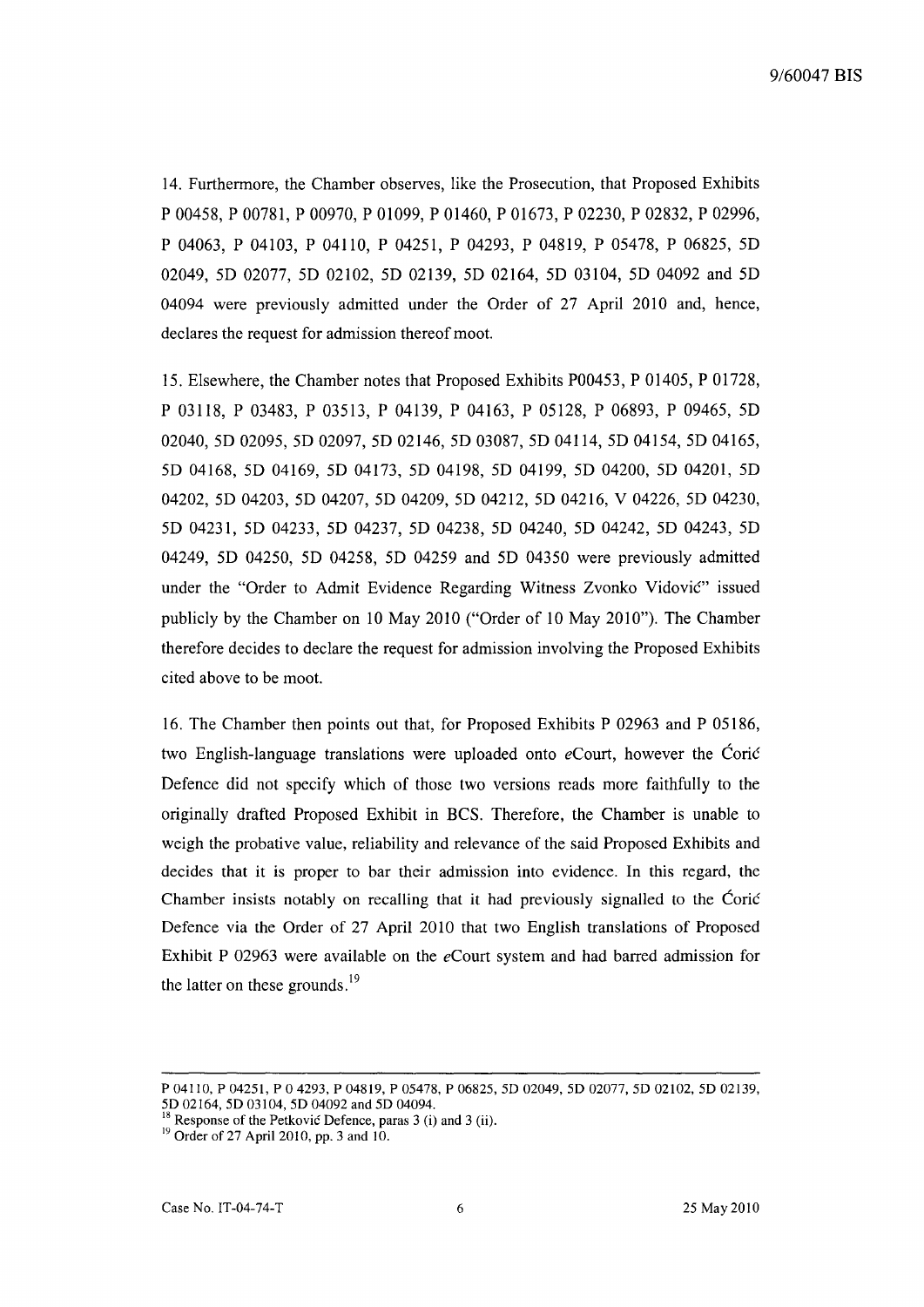17. The Chamber subsequently observes that Proposed Exhibit P 04544 was admitted at the request of the Petković Defence under the Order of 27 April 2010, solely for the reason that it went to undermining the credibility of Witness Zvonko Vidovie. The Chamber considers in this case that this Proposed Exhibit presents adequate guarantees of sufficient authenticity, reliability and relevance and decides therefore that it is proper to admit it into evidence in its entirety.

18. Upon consideration of the objection made against Proposed Exhibit 5D 03091 by the Petković Defence, the Chamber notes that the Petković Defence is stating an objection related to the interpretation provided by the Corie Defence regarding this Proposed Exhibit. The Chamber is compelled to recall that, following established jurisprudence, the Chamber at this stage of the proceedings simply conducts an evaluation of the admissibility of the Proposed Exhibits tendered for admission and may not proceed to a conclusive determination of their probative value.<sup>20</sup> It will only do this at the close of the trial, when all prosecution and defence exhibits have been admitted into evidence. In conducting this determination, the Chamber will specifically take into account the fact that the Petković Defence is contesting the interpretation provided by the Corie Defence concerning Proposed Exhibit 5D 03091.

19. In light of the information provided by the Corie Defence in the Request, and the objections raised concerning several Proposed Exhibits tendered by the Prosecution in the Prosecution Response and by the Petkovie Defence in the Response of the Petković Defence, the Chamber hereby decides to admit the Proposed Exhibits appearing as "Admitted" in the annex attached to this decision, insofar as they display sufficient indicia of reliability, of relevance and of probative value with respect to the Indictment.

20. Finally, the Chamber bars admission to the Proposed Exhibits cited as "Not Admitted" in the annex attached to this decision, specifying in the annex hereto the grounds for inadmissibility for each of the Proposed Exhibits.

<sup>20</sup>*See,* e.g., especially the *"Decision portant sur la demande de la Defense Stojic d'admission d'Elements de preuve documentaire relatifs aufonctionnement du Departement de la Defense du HVO, de la HZ H-B et des structures connexes",* rendered publicly by the Chamber on 15 July 2009, para. 39.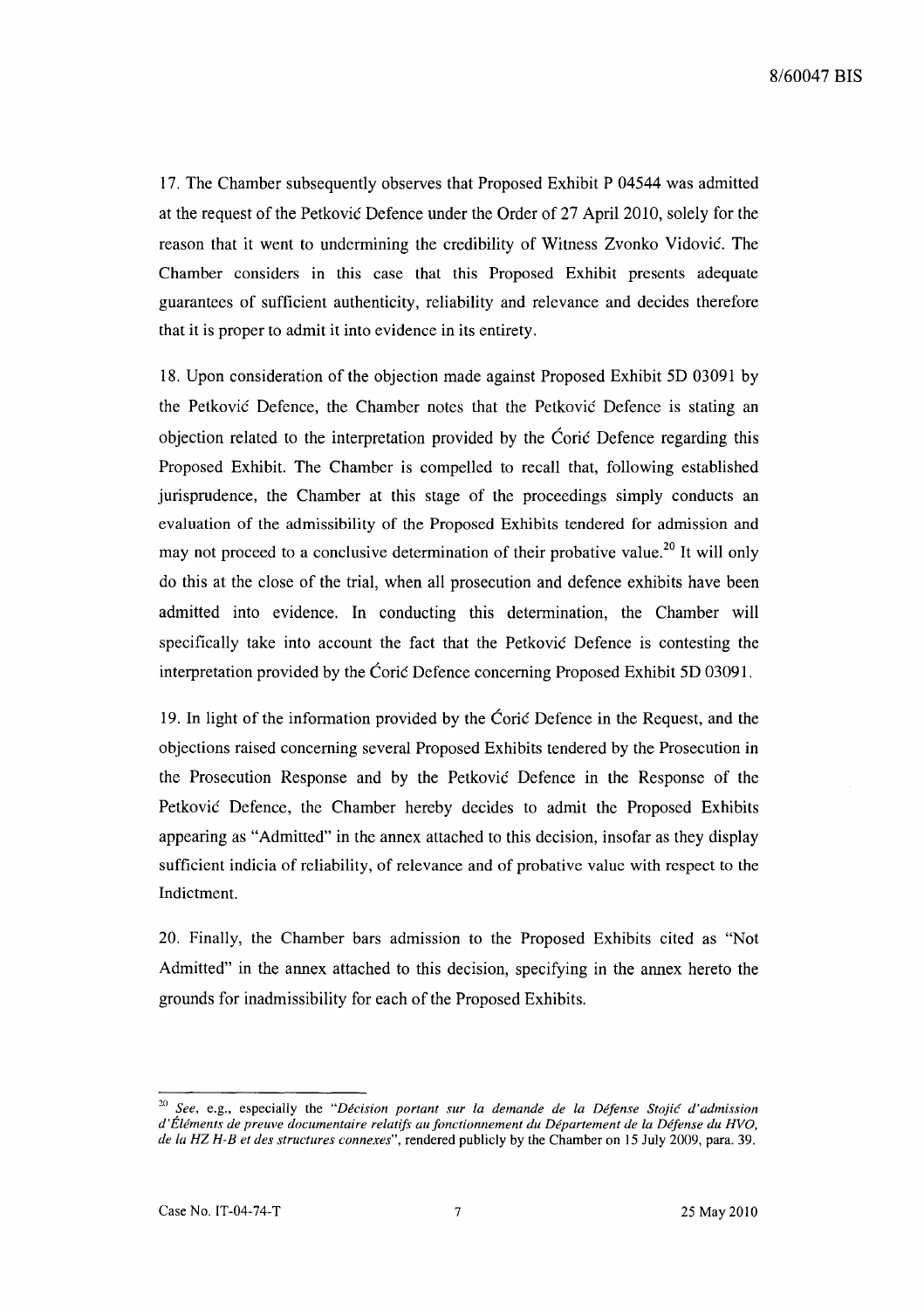## **FOR THE FOREGOING REASONS,**

### **PURSUANT TO** Rule 89 (C) of the Rules,

**DECLARES** the Request **MOOT** as to Proposed Exhibits P 00453, P 00458, P 00781, P 00970, P 01099, P 01405, P 01460, P 01673, P 01728, P 02230, P 02832, P 02996, P 03118, P 03483, P 03513, P 04063, P 04103, P 04110, P 04139, P 04163, P 04251, P 04293, P 04819, P 05128, P 05478, P 06825, P 06893, P 09465, 5D 02040, 5D 02049, 5D 02077, 5D 02095, 5D 02097, 5D 02102, 5D 02l39, 5D 02146, 5D 02164, 5D 03087, 5D 03104, 5D 04092, 5D 04094, 5D 04114, 5D 04154, 5D 04165, 5D 04168, 5D 04169, 5D 04173, 5D 04198, 5D 04199, 5D 04200, 5D 04201, 5D 04202, 5D 04203, 5D 04207, 5D 04209, 5D 04212, 5D 04216, 5D 04226, 5D 04230, 5D 04231, 5D 04233, 5D 04237, 5D 04238, 5D 04240, 5D 04242, 5D 04243, 5D 04249, 5D 04250, 5D 04258, 5D 04259 and 5D 04350 for the reasons set forth in the Annex attached to this decision,

**DECIDES** to admit into evidence the Proposed Exhibits marked "Admitted" in the Annex attached hereto.

#### **AND**

**DENIES** the Request in all other respects, by a majority, insofar as it concerns Proposed Exhibits 5D 04197, 5D 04205 and 5D 05081, for the reasons stated in the annex attached hereto.

**The Presiding Judge of the Chamber attaches a partially dissenting opinion to this decision.**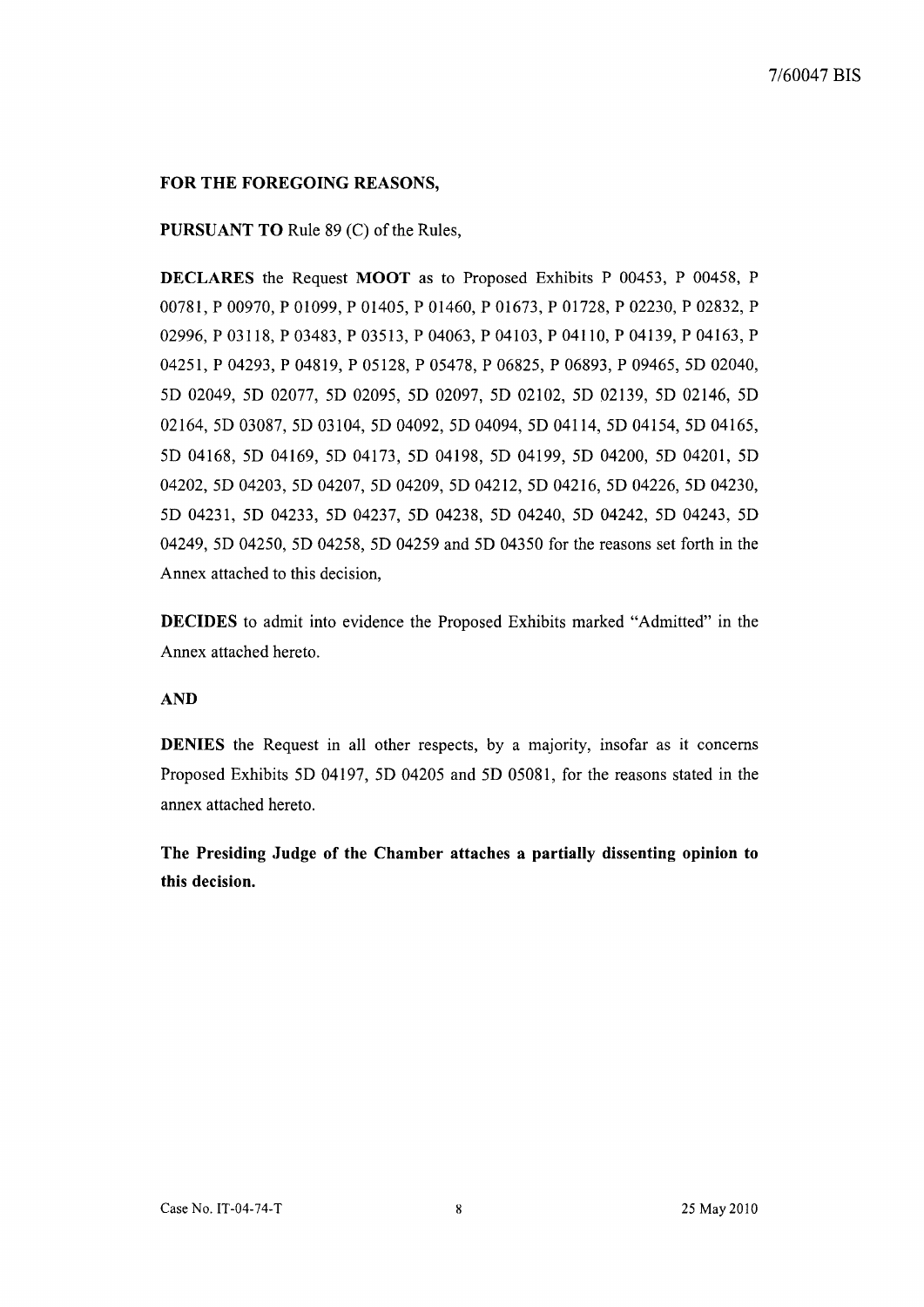Done in English and in French, the French version being authoritative.

/signed/

Jean-Claude Antonetti Presiding Judge

Done this twenth-fifth day of May 2010 At The Hague The Netherlands

**[Seal of the Tribunal]**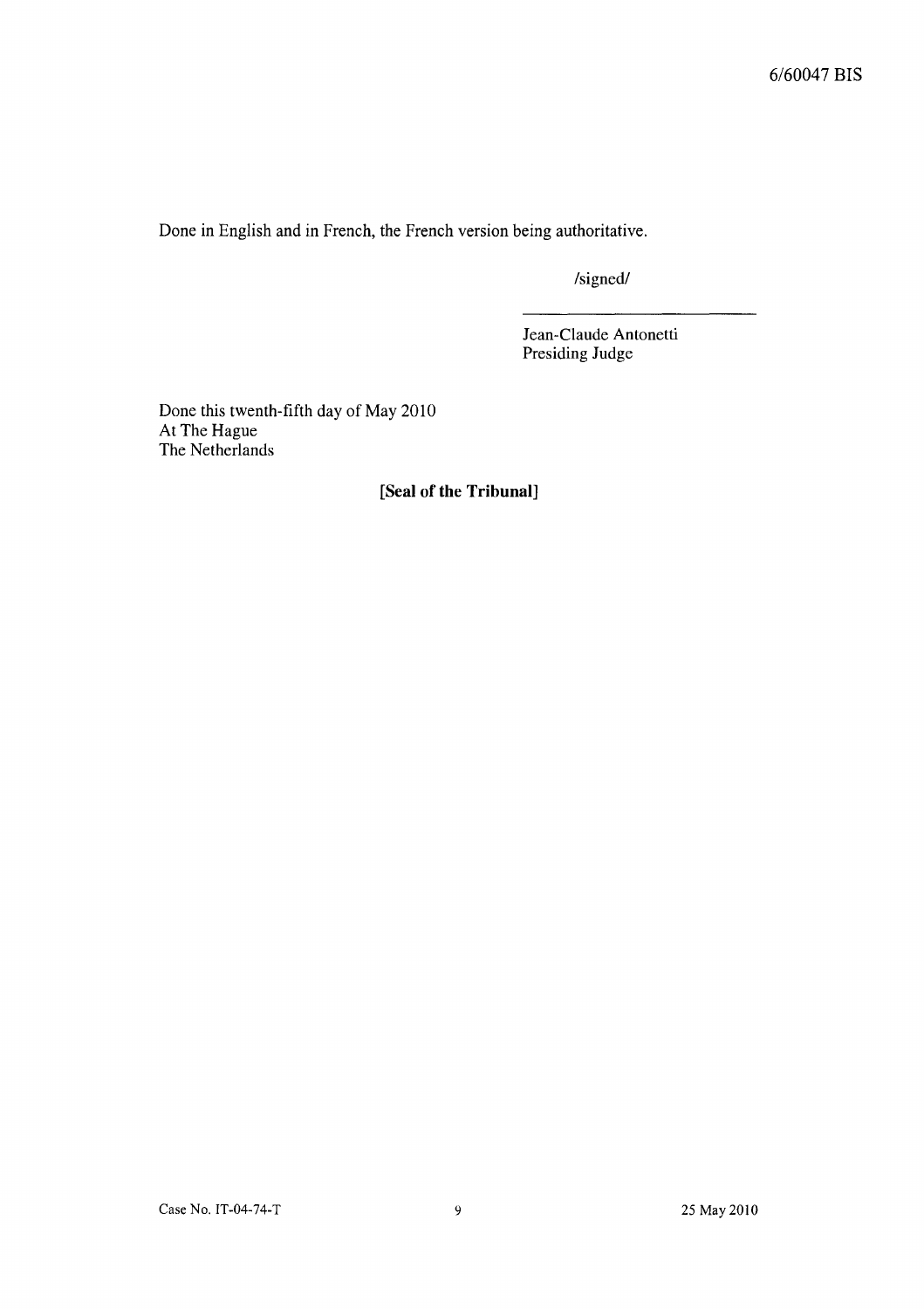## **ANNEX**

| <b>Proposed Exhibits</b> | <b>Admitted/Not Admitted/Moot</b>                                                  |
|--------------------------|------------------------------------------------------------------------------------|
| P 00453                  | Moot (the Proposed Exhibit was already admitted under the Order of                 |
|                          | 10 May 2010)                                                                       |
| P 00458                  | Moot (the Proposed Exhibit was already admitted under the Order of                 |
|                          | 27 April 2010)                                                                     |
| P 00781                  | Moot (the Proposed Exhibit was already admitted under the Order of                 |
|                          | 27 April 2010)                                                                     |
| P 00931                  | Admitted                                                                           |
| P 00970                  | Moot (the Proposed Exhibit was already admitted under the Order of                 |
|                          | 27 April 2010)                                                                     |
| P 01099                  | Moot (the Proposed Exhibit was already admitted under the Order of                 |
|                          | 27 April 2010)                                                                     |
| P 01405                  | Moot (the Proposed Exhibit was already admitted under the Order of                 |
|                          | 10 May 2010)                                                                       |
| P 01460                  | Moot (the Proposed Exhibit was already admitted under the Order of                 |
|                          | 27 April 2010)                                                                     |
| P 01673                  | Moot (the Proposed Exhibit was already admitted under the Order of                 |
|                          | 27 April 2010)                                                                     |
| P 01728                  | Moot (the Proposed Exhibit was already admitted under the Order of                 |
|                          | 10 May 2010)                                                                       |
| P 02070                  | Admitted                                                                           |
| P 02080                  | Admitted                                                                           |
| P 02106                  | Admitted                                                                           |
| P 02120                  | Admitted                                                                           |
| P 02230                  | Moot (the Proposed Exhibit was already admitted under the Order of                 |
|                          | 27 April 2010)                                                                     |
| P 02412                  | Admitted                                                                           |
| P 02832                  | Moot (the Proposed Exhibit was already admitted under the Order of                 |
|                          | 27 April 2010)                                                                     |
| P 02871                  | Admitted                                                                           |
| P 02963                  | Not admitted (Two English translations of the Proposed Exhibit were                |
|                          | uploaded onto eCourt. The Corić Defence did not specify which                      |
|                          | translation it sought for admission.)                                              |
| P 02996                  | Moot (the Proposed Exhibit was already admitted under the Order of                 |
|                          | 27 April 2010)                                                                     |
| P 03118                  | Moot (the Proposed Exhibit was already admitted under the Order of                 |
|                          | 10 May 2010)                                                                       |
| P 03483                  | Moot (the Proposed Exhibit was already admitted under the Order of                 |
|                          | 10 May 2010)                                                                       |
| P 03513                  | Moot (the Proposed Exhibit was already admitted under the Order of                 |
|                          | 10 May 2010)                                                                       |
| P 04063                  | Moot (the Proposed Exhibit was already admitted under the Order of                 |
|                          | 27 April 2010)                                                                     |
| P 04103                  | Moot (the Proposed Exhibit was already admitted under the Order of                 |
|                          | 27 April 2010)                                                                     |
| P 04110                  | Moot (the Proposed Exhibit was already admitted under the Order of                 |
| P 04139                  | 27 April 2010)                                                                     |
|                          | Moot (the Proposed Exhibit was already admitted under the Order of<br>10 May 2010) |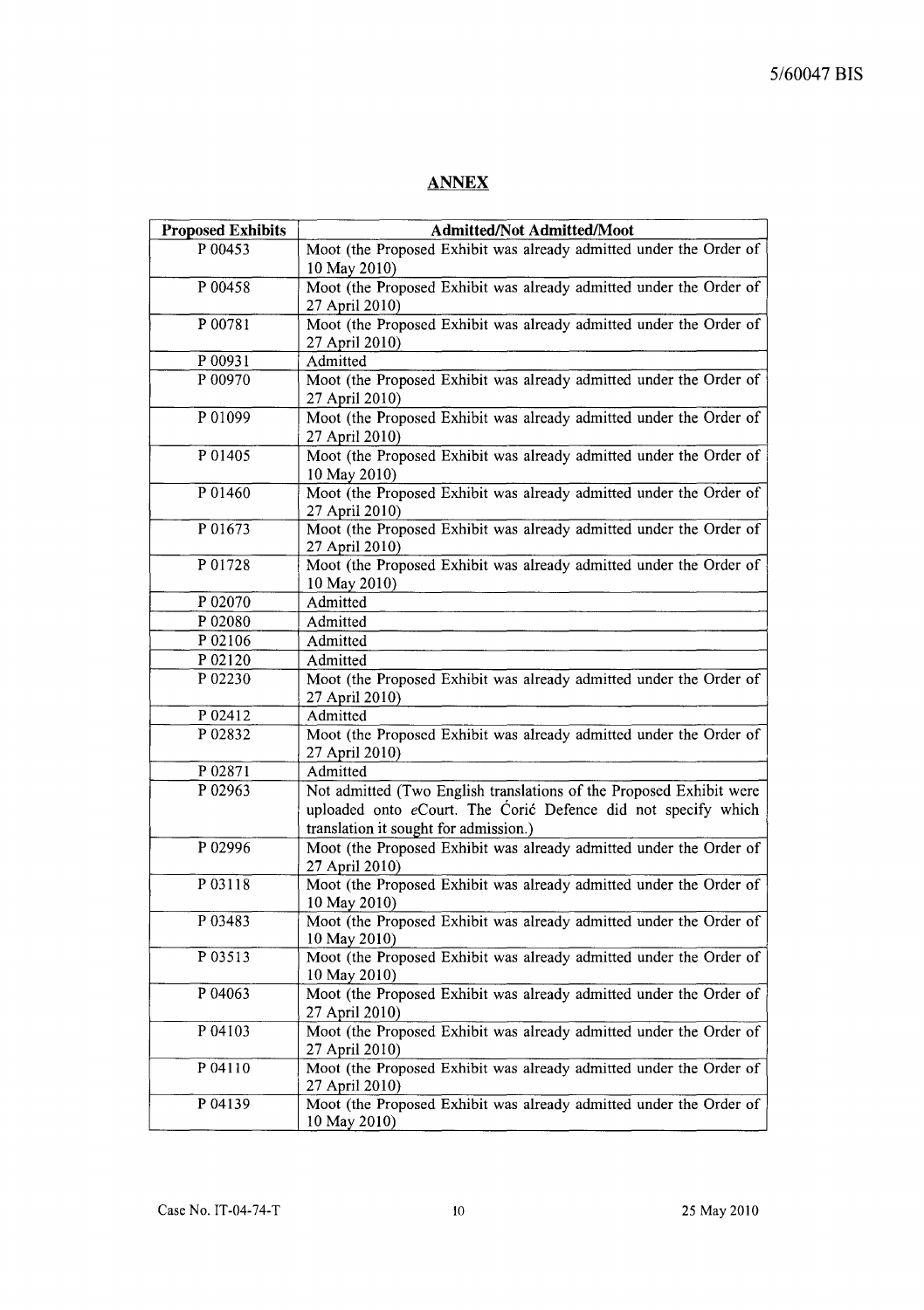| P 04163            | Moot (the Proposed Exhibit was already admitted under the Order of<br>10 May 2010)   |
|--------------------|--------------------------------------------------------------------------------------|
| P 04251            | Moot (the Proposed Exhibit was already admitted under the Order of<br>27 April 2010) |
| P 04258            | Admitted                                                                             |
| P 04293            | Moot (the Proposed Exhibit was already admitted under the Order of                   |
|                    | 27 April 2010)                                                                       |
| P 04544            | Admitted                                                                             |
| P 04819            | Moot (the Proposed Exhibit was already admitted under the Order of                   |
|                    | 27 April 2010)                                                                       |
| P 05128            | Moot (the Proposed Exhibit was already admitted under the Order of                   |
|                    | 10 May 2010)                                                                         |
| P 05186            | Not admitted (Two English-language translations of the Proposed                      |
|                    | Exhibit were uploaded onto the eCourt system. The Corić Defence did                  |
|                    | not specify which translation it sought to have admitted.)                           |
| P 05474            | Admitted                                                                             |
| P <sub>05478</sub> | Moot (the Proposed Exhibit was already admitted under the Order of                   |
| P 05977            | 27 April 2010)<br>Admitted                                                           |
| P 06727            | Admitted                                                                             |
| P 06764            | Admitted                                                                             |
| P 06825            | Moot (the Proposed Exhibit was already admitted under the Order of                   |
|                    | 27 April 2010)                                                                       |
| P 06893            | Moot (the Proposed Exhibit was already admitted under the Order of                   |
|                    | 10 May 2010)                                                                         |
| P 06901            | Admitted                                                                             |
| P 07027            | Admitted                                                                             |
| P 09465            | Moot (the Proposed Exhibit was already admitted under the Order of                   |
|                    | 10 May 2010)                                                                         |
| 5D 00269           | Not Admitted (the Proposed Exhibit does not display sufficient indicial              |
| 5D 02019           | of reliability and authenticity)<br>Admitted                                         |
| 5D 02020           | Admitted                                                                             |
| 5D 02040           | Moot (the Proposed Exhibit was already admitted under the Order of                   |
|                    | 10 May 2010)                                                                         |
| 5D 02049           | Moot (the Proposed Exhibit was already admitted under the Order of                   |
|                    | 27 April 2010)                                                                       |
| 5D 02077           | Moot (the Proposed Exhibit was already admitted under the Order of                   |
|                    | 27 April 2010)                                                                       |
| 5D 02090           | Admitted                                                                             |
| 5D 02095           | Moot (the Proposed Exhibit was already admitted under the Order of                   |
|                    | 10 May 2010)                                                                         |
| 5D 02097           | Moot (the Proposed Exhibit was already admitted under the Order of                   |
| 5D 02098           | 10 May 2010)<br>Admitted                                                             |
| 5D 02102           | Moot (the Proposed Exhibit was already admitted under the Order of                   |
|                    | 27 April 2010)                                                                       |
| 5D 02139           | Moot (the Proposed Exhibit was already admitted under the Order of                   |
|                    | 27 April 2010)                                                                       |
| 5D 02146           | Moot (the Proposed Exhibit was already admitted under the Order of                   |
|                    | 10 May 2010)                                                                         |
| 5D 02147           | Admitted                                                                             |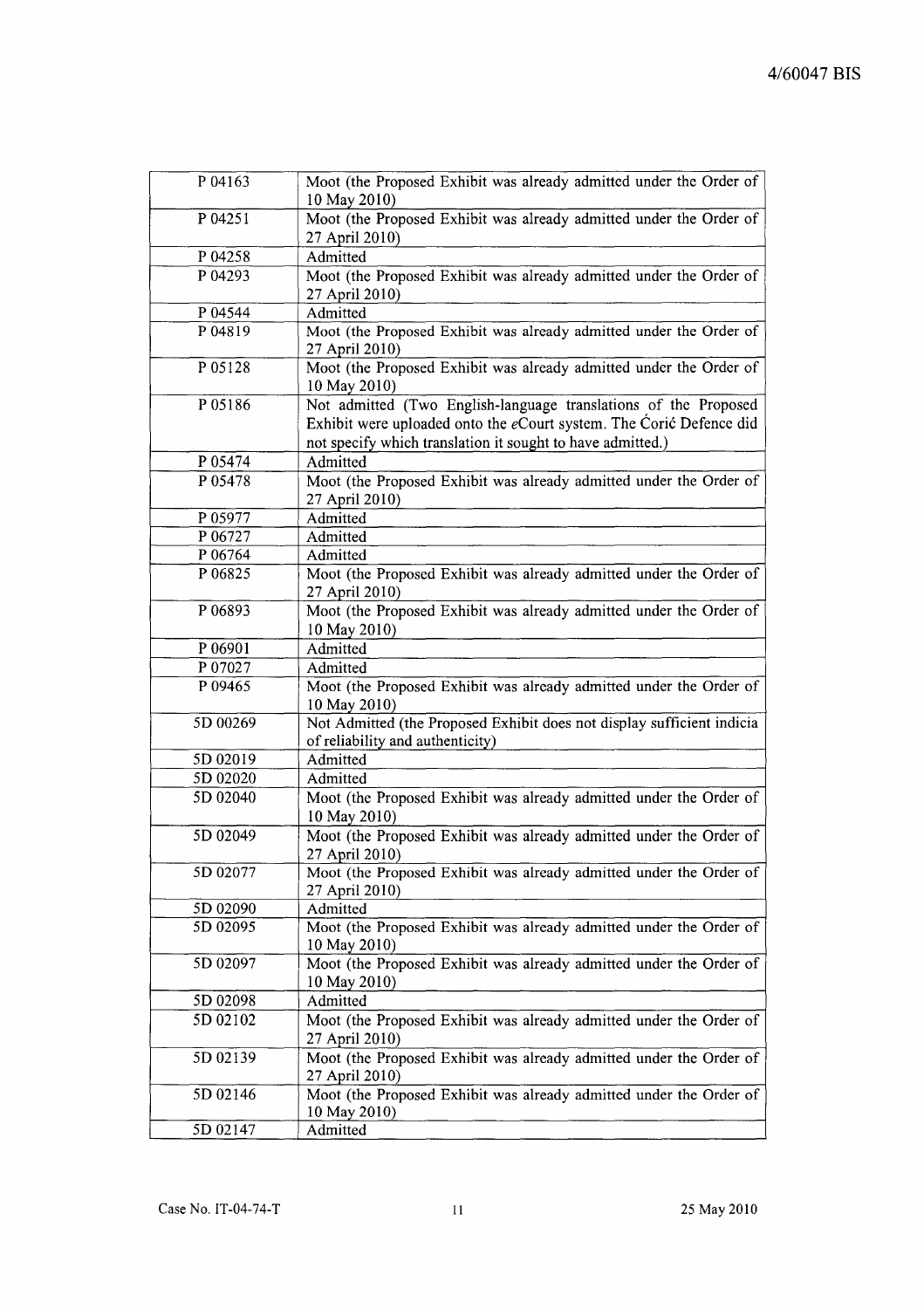| 5D 02164             | Moot (the Proposed Exhibit was already admitted under the Order of<br>27 April 2010) |
|----------------------|--------------------------------------------------------------------------------------|
| 5D 03087             | Moot (the Proposed Exhibit was already admitted under the Order of<br>10 May 2010)   |
| 5D 03091             | Admitted                                                                             |
| 5D 03104             | Moot (the Proposed Exhibit was already admitted under the Order of                   |
|                      | 27 April 2010)                                                                       |
| 5D 04092             | Moot (the Proposed Exhibit was already admitted under the Order of                   |
|                      | 27 April 2010)                                                                       |
| 5D 04094             | Moot (the Proposed Exhibit was already admitted under the Order of                   |
|                      | 27 April 2010)                                                                       |
| $\overline{5D04114}$ | Moot (the Proposed Exhibit was already admitted under the Order of                   |
|                      | 10 May 2010)                                                                         |
| 5D 04154             | Moot (the Proposed Exhibit was already admitted under the Order of                   |
|                      | 10 May 2010)                                                                         |
| 5D 04165             | Moot (the Proposed Exhibit was already admitted under the Order of                   |
|                      | 10 May 2010)                                                                         |
| 5D 04168             | Moot (the Proposed Exhibit was already admitted under the Order of                   |
| 5D 04169             | 10 May 2010)<br>Moot (the Proposed Exhibit was already admitted under the Order of   |
|                      | 10 May 2010)                                                                         |
| 5D 04173             | Moot (the Proposed Exhibit was already admitted under the Order of                   |
|                      | 10 May 2010)                                                                         |
| 5D 04174             | Admitted                                                                             |
| 5D 04176             | Admitted                                                                             |
| 5D 04177             | Admitted                                                                             |
| 5D 04180             | Admitted                                                                             |
| 5D 04196             | Admitted                                                                             |
| 5D 04197             | Not admitted by a majority (the Proposed Exhibit bears an unidentified               |
|                      | signature and no other indicia of reliability and authenticity)                      |
| 5D 04198             | Moot (the Proposed Exhibit was already admitted under the Order of                   |
|                      | 10 May 2010)                                                                         |
| 5D 04199             | Moot (the Proposed Exhibit was already admitted under the Order of                   |
|                      | 10 May 2010)                                                                         |
| 5D 04200             | Moot (the Proposed Exhibit was already admitted under the Order of                   |
|                      | 10 May 2010)                                                                         |
| 5D 04201             | Moot (the Proposed Exhibit was already admitted under the Order of                   |
| 5D 04202             | 10 May 2010)<br>Moot (the Proposed Exhibit was already admitted under the Order of   |
|                      | 10 May 2010)                                                                         |
| 5D 04203             | Moot (the Proposed Exhibit was already admitted under the Order of                   |
|                      | 10 May 2010)                                                                         |
| 5D 04204             | Admitted                                                                             |
| 5D 04205             | Not admitted by majority (the Proposed Exhibit bears no signature,                   |
|                      | stamp or other indicia of reliability and authenticity)                              |
| 5D 04207             | Moot (the Proposed Exhibit was already admitted under the Order of                   |
|                      | 10 May 2010)                                                                         |
| 5D 04208             | Admitted                                                                             |
| 5D 04209             | Moot (the Proposed Exhibit was already admitted under the Order of                   |
|                      | 10 May 2010)                                                                         |
| 5D 04210             | Admitted                                                                             |
| 5D 04212             | Moot (the Proposed Exhibit was already admitted under the Order of                   |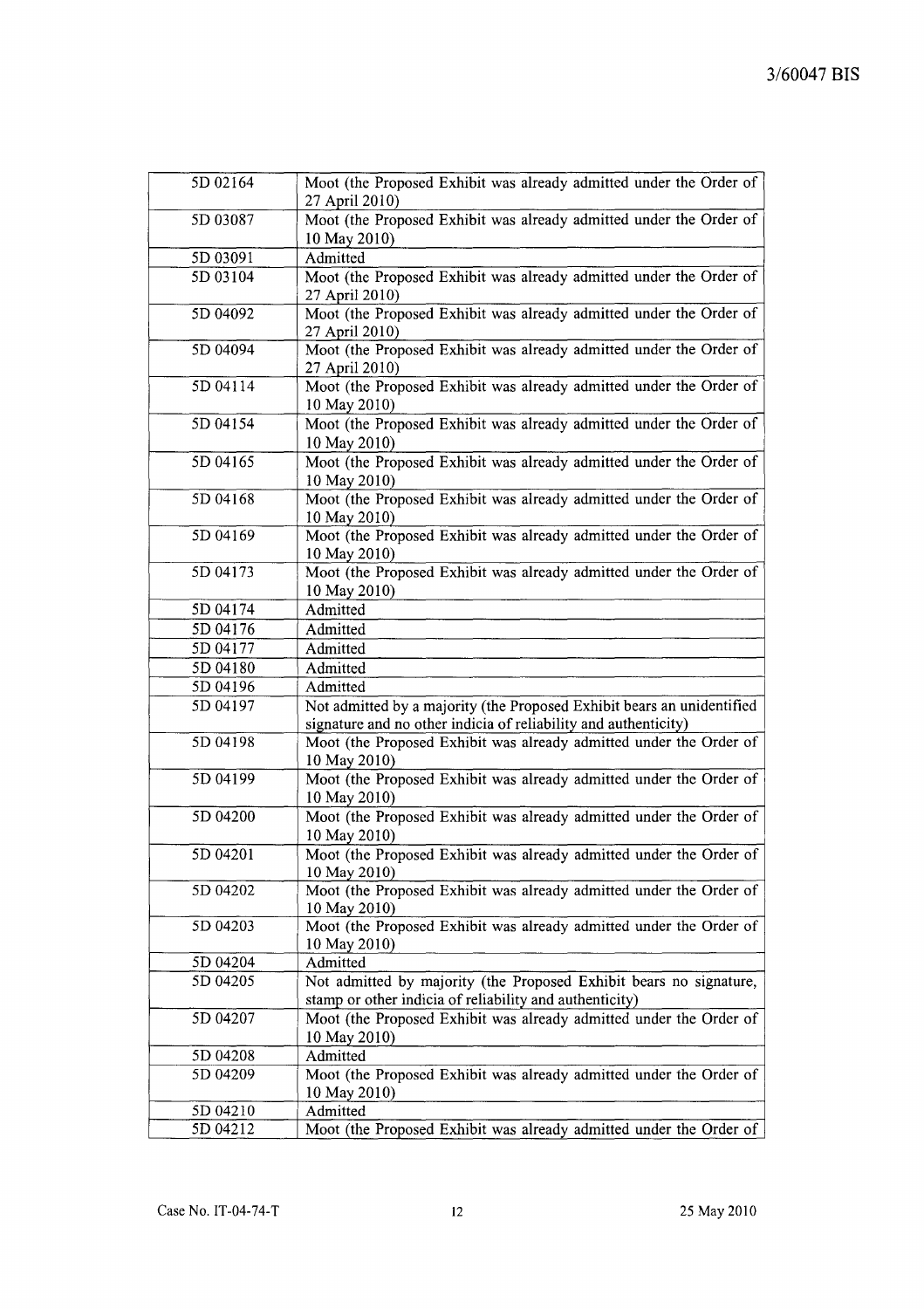|          | 10 May 2010)                                                                       |
|----------|------------------------------------------------------------------------------------|
| 5D 04213 | Admitted                                                                           |
| 5D 04216 | Moot (the Proposed Exhibit was already admitted under the Order of                 |
|          | 10 May 2010)                                                                       |
| 5D 04217 | Admitted                                                                           |
| 5D 04226 | Moot (the Proposed Exhibit was already admitted under the Order of                 |
|          | 10 May 2010)                                                                       |
| 5D 04229 | Admitted                                                                           |
| 5D 04230 | Moot (the Proposed Exhibit was already admitted under the Order of                 |
|          | 10 May 2010)                                                                       |
| 5D 04231 | Moot (the Proposed Exhibit was already admitted under the Order of                 |
|          | 10 May 2010)                                                                       |
| 5D 04232 | Not Admitted (the ]ori} Defence did not establish a sufficient link of             |
|          | reliability between the Proposed Exhibit and the Indictment)                       |
| 5D 04233 | Moot (the Proposed Exhibit was already admitted under the Order of                 |
|          | 10 May 2010)                                                                       |
| 5D 04237 | Moot (the Proposed Exhibit was already admitted under the Order of                 |
|          | 10 May 2010)                                                                       |
| 5D 04238 | Moot (the Proposed Exhibit was already admitted under the Order of                 |
|          | 10 May 2010)                                                                       |
| 5D 04240 | Moot (the Proposed Exhibit was already admitted under the Order of                 |
|          | 10 May 2010)                                                                       |
| 5D 04242 | Moot (the Proposed Exhibit was already admitted under the Order of                 |
| 5D 04243 | 10 May 2010)<br>Moot (the Proposed Exhibit was already admitted under the Order of |
|          | 10 May 2010)                                                                       |
| 5D 04249 | Moot (the Proposed Exhibit was already admitted under the Order of                 |
|          | 10 May 2010)                                                                       |
| 5D 04250 | Moot (the Proposed Exhibit was already admitted under the Order of                 |
|          | 10 May 2010)                                                                       |
| 5D 04258 | Moot (the Proposed Exhibit was already admitted under the Order of                 |
|          | 10 May 2010)                                                                       |
| 5D 04259 | Moot (the Proposed Exhibit was already admitted under the Order of                 |
|          | 10 May 2010)                                                                       |
| 5D 04282 | Admitted                                                                           |
| 5D 04324 | Admitted                                                                           |
| 5D 04325 | Admitted                                                                           |
| 5D 04350 | Moot (the Proposed Exhibit was already admitted under the Order of                 |
|          | 10 May 2010)                                                                       |
| 5D 04352 | Admitted                                                                           |
| 5D 05068 | Admitted                                                                           |
| 5D 05081 | Not admitted by majority (the Proposed Exhibit bears no signature,                 |
|          | stamp or other indicia of reliability and authenticity)                            |